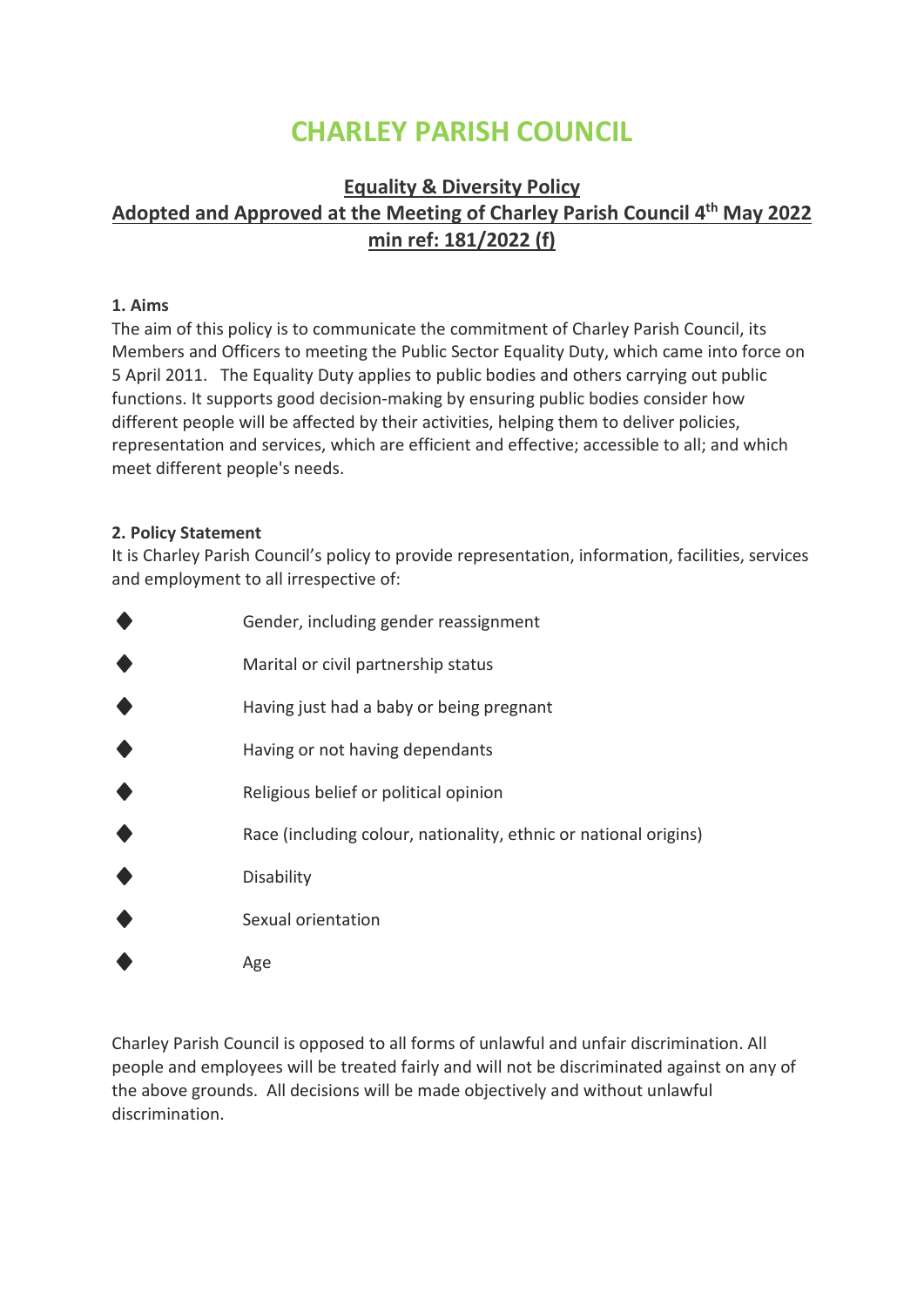Charley Parish Council recognises that supporting Equality is of primary importance. This policy will help all those who are Council Members or work for the Council to develop sound and effective policies that impact on the village, community, and surrounding areas. Charley Parish Council aims to create a culture that respects and values each other's differences, that promotes dignity, equality and diversity. We aim to remove barriers, bias or discrimination that prevent individuals or groups from realizing their potential and contributing fully to the community to develop a culture that positively values diversity. Charley Parish Council will challenge discrimination. It aims to provide equality and fairness to all in the community and expects all Members and Officers to be aware and understand the Equality Act 2010.

# **3. Equality Commitments**

Charley Parish Council is committed to:

- Promoting equality of opportunity for all persons.
- Promoting a good and harmonious environment in which all persons are treated with respect.
- Preventing occurrences of unlawful direct discrimination, indirect discrimination, harassment and victimization.
- Fulfilling our legal obligations under equality legislation and associated codes of practice.
- Complying with our own equal opportunities policy and associated policies.
- Taking lawful affirmative and positive action where appropriate.

This policy has been adopted by and is fully supported by all Members of Charley Parish Council.

# **4. Implementation**

The chairman has specific responsibility for the effective implementation of this policy. In order to implement this policy, he or she shall:

- Communicate the policy to Members, the Clerk and members of the public
- Incorporate equal opportunities into general practices
- Ensure that other persons or organisations will comply with the policy in their dealings with the Council

# **5. Monitoring and Review**

Charley Parish Council will establish appropriate information and monitoring systems to assist the effective implementation of our equal opportunities policy.

The effectiveness of our equal opportunities policy will be reviewed annually, and action taken as necessary.